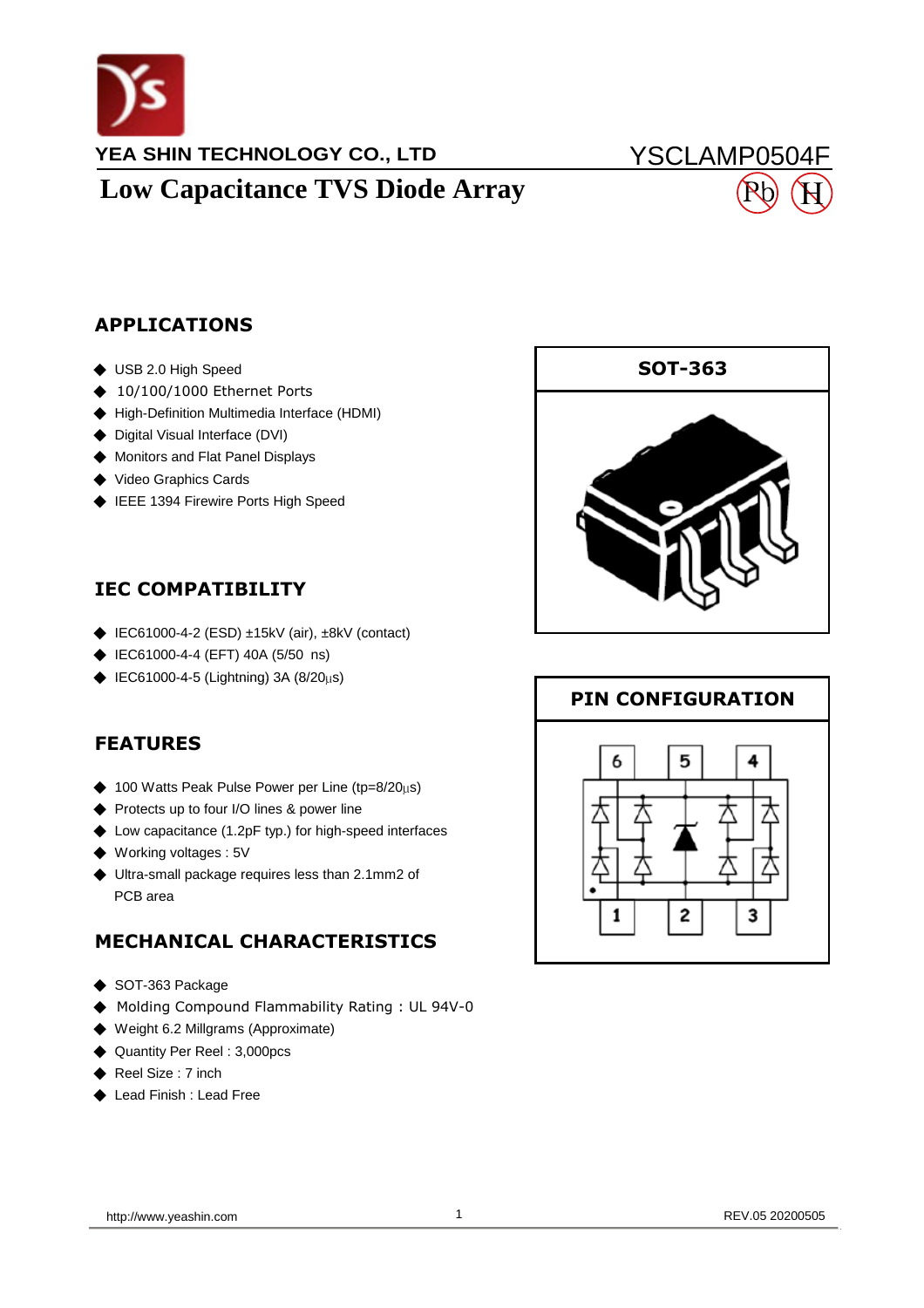## **DEVICE CHARACTERISTICS**

## YSCLAMP0504F

| MAXIMUM RATINGS (@ 25℃ Unless Otherwise Specified) |                             |                |        |  |  |  |  |  |
|----------------------------------------------------|-----------------------------|----------------|--------|--|--|--|--|--|
| <b>PARAMETER</b>                                   | <b>SYMBOL</b>               | <b>VALUE</b>   | UNITS  |  |  |  |  |  |
| Peak Pulse Power (tp=8/20µs waveform)              | $P_{PP}$                    | 100            | Watts  |  |  |  |  |  |
| Lead Soldering Temperature                         |                             | 260 (10 sec.)  |        |  |  |  |  |  |
| <b>Operating Temperature Range</b>                 |                             | $-55 \sim 150$ | $\sim$ |  |  |  |  |  |
| Storage Temperature Range                          | $\mathsf{T}_{\textsf{STG}}$ | $-55 \sim 150$ | $\sim$ |  |  |  |  |  |
|                                                    |                             |                |        |  |  |  |  |  |

| ELECTRICAL CHARACTERISTICS PER LINE (@ 25℃ Unless Otherwise Specified) |                                 |                         |        |                |        |        |       |         |        |  |
|------------------------------------------------------------------------|---------------------------------|-------------------------|--------|----------------|--------|--------|-------|---------|--------|--|
| <b>PART NUMBER</b>                                                     | <b>DEVICE</b><br><b>MARKING</b> | <b>V</b> <sub>RWM</sub> | $V_B$  | 1 <sub>T</sub> | $V_C$  |        | $V_C$ | $I_{R}$ |        |  |
|                                                                        |                                 | (V)                     | (V)    |                | @1A    |        |       |         | (pF)   |  |
|                                                                        |                                 | (max.`                  | (min.) | (mA)           | (max.) | (max.) | (@A)  | (max.i  | (typ.) |  |
| YSCLAMP0504F                                                           | <b>B54</b>                      | 5                       | 6      |                | 9.8    | 20     | 3     |         | 1.2    |  |







**ESD Clamping** (8kV Contact per IEC 61000-4-2)





http://www.yeashin.com 2 2 REV.05 20200505